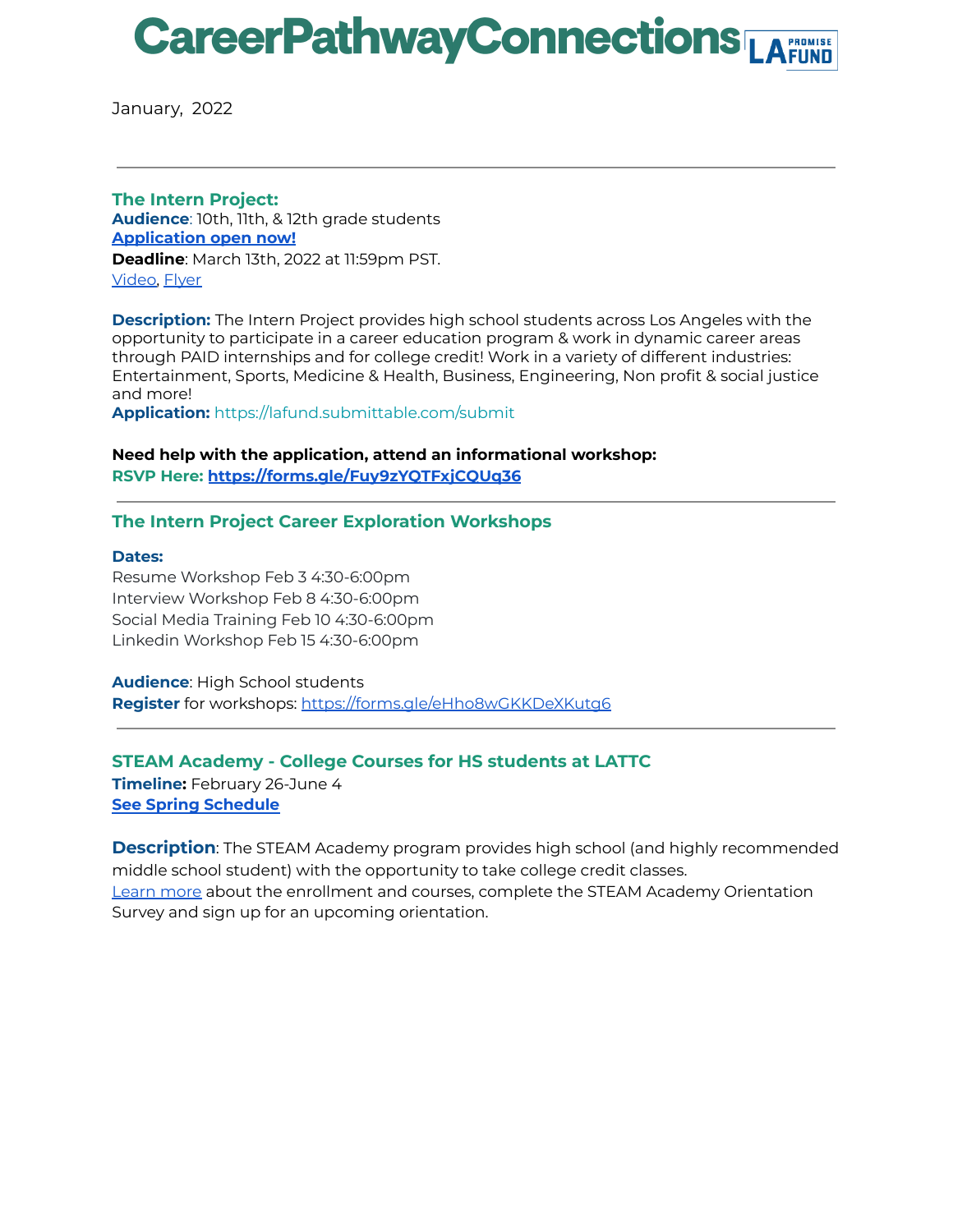# **CareerPathwayConnections**



## **Spring 2022 Schedule**

Saturdays from February 26 to June 4

| <b>Class</b>                                                          | Time            |
|-----------------------------------------------------------------------|-----------------|
| ASL 2: American Sign Language 1 (UC/CSU)*                             | 8 am - 12:50 pm |
| ANTHRO 101 - Human Biological Evolution UC/CSU                        | 9 am - 12:35 pm |
| BUS 1 - Intro To Business (UC/CSU)                                    | 9 am - 12:35 pm |
| CH DEV 1 - Child Growth & Development (UC/CSU)                        | 9 am - 12:35 pm |
| CSMTLGY 101 - Intro to Cosmetology                                    | 9 am - 12:35 pm |
| COUNSEL 20 - Post-Secondary Ed: The Scope of Career Planning (UC/CSU) | 9 am - 12:35 pm |
| DIGLMD 101 - Fundamentals of Digital Media (UC/CSU)                   | 8 am - 12:50 pm |
| MIT 220 - Intro to Robotics (CSU)**                                   | 8 am - 12:50 pm |
| ENGLISH 101 - College Reading and Composition (UC/CSU)*               | 9 am - 12:35 pm |
| HLTHOCC 62 - Skill Set for the Health Care Prof (CSU)**               | 8 am - 12:50 pm |
| HISTORY 12 - Political & Soc History of the US II (UC/CSU)            | 9 am - 12:35 pm |
| HEALTH 11 - Principles of Healthful Living (UC/CSU)                   | 9 am - 12:35 pm |
| PSYCH 2 - Biological Psychology (UC/CSU)*                             | 9 am - 12:35 pm |
| POL SCI 1 - The Government of the US (UC/CSU)                         | 9 am - 12:35 pm |
|                                                                       |                 |

\* ASL 2 & Psych 02: Prerequisites course required \*\* MIT 220 & HLTHOCC 62: In person or Hybrid course \*\*\* English 101 - requires HS transcripts with at least 2.7 HS GPA and both semesters of 10th grade English

The LATTC's **Spring 2022 STEAM Academy** is scheduled to start on Saturday February 26 th with plenty of exciting courses to offer. As a reminder, the STEAM Academy is open and completely **FREE** to students in grades 9-12 th . **Classes for the Spring 2022 will be held online with the exception of HLTHOCC 62 (Skill set for the Heath Care Prof), MIT 220 (Intro to Robotics), and Cosmetology 101.**

## **iD Tech 2022 Scholarship Application Audience**: Ages 7-19 **[Register](https://docs.google.com/forms/d/e/1FAIpQLSeqVu7ouYr4v-RD5ziqQeObhqnXpDWDIPJGUJCIyTIkokkrLA/viewform) [here](https://tinyurl.com/iDTech2022Season)**

**Description:** iD [Tech](https://www.idtech.com/) the global leader in K-12 tech education, has myriad scholarship opportunities happening right now. Their life-changing programs are offered online year-round and in person during the summer, and include coding, game design, engineering, artificial intelligence, entrepreneurship, filmmaking, and virtual reality, among many others. For a glimpse into camp, take a peek at this [in-person](https://www.youtube.com/watch?v=oCUut2-cMss) program video and this virtual [program](https://www.youtube.com/watch?v=21rF-UoP4ik) video.

Visit iD Tech's scholarship [landing](https://www.idtech.com/tuition-assistance) page to explore current scholarships. If you are interested in applying, please fill out the iD Tech Scholarship Application for the 2022 Season [here](https://docs.google.com/forms/d/e/1FAIpQLSc-CLtVGVMJ3bzhxzGylwL16tH8_lfsPYzE1S_n5ao845sgTw/viewform).

**Warner Bros. Honorships Audience**: Graduating High school seniors